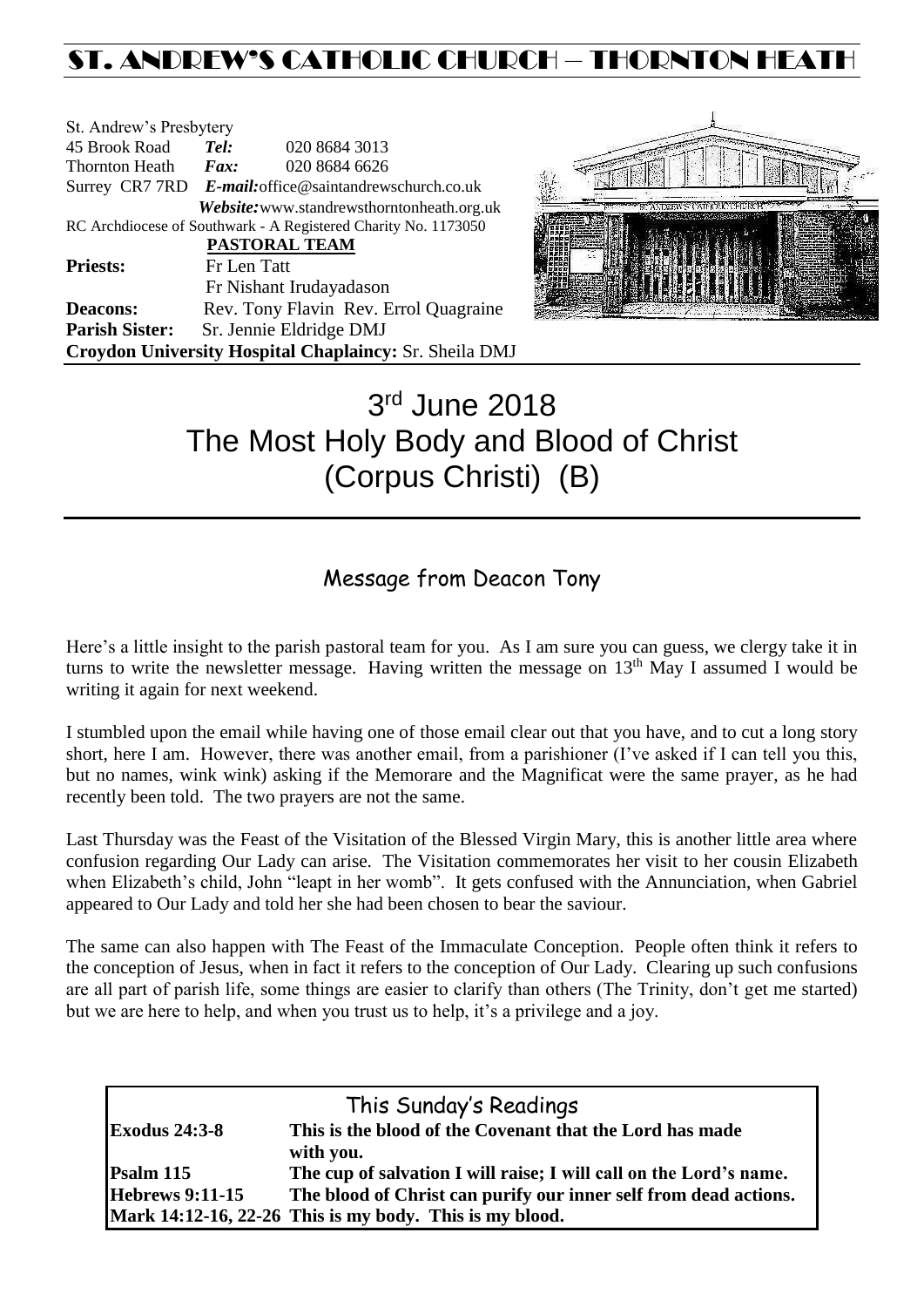# Diary for the Week

| Sunday 3rd June                |                                                        | 6.00pm (Saturday) First Mass of Sunday            | Sr Ancilla D'Souza RIP             |  |  |
|--------------------------------|--------------------------------------------------------|---------------------------------------------------|------------------------------------|--|--|
|                                |                                                        |                                                   |                                    |  |  |
| The Most Holy Body and         |                                                        |                                                   |                                    |  |  |
| <b>Blood of Christ (Corpus</b> | 9.30am                                                 | Mass                                              | Parishioners                       |  |  |
| Christi)                       | 11.30am                                                | Mass                                              | <b>Holy Souls</b>                  |  |  |
| (B)                            | 5.00pm                                                 | <b>Rosary</b>                                     |                                    |  |  |
|                                | $5.15 - 5.45$ pm                                       | <b>Exposition and Benediction</b>                 |                                    |  |  |
|                                | 6.00 <sub>pm</sub>                                     | <b>Mass</b>                                       | Sr Ancilla D'Souza RIP             |  |  |
|                                | $7.00 - 9.00$ pm                                       | <b>Charismatic Prayer Group</b>                   |                                    |  |  |
| Monday 4 <sup>th</sup> June    | 7.30am                                                 | <b>Mass</b>                                       | <b>Holy Souls</b>                  |  |  |
| Feria                          | 10.00am                                                | Mass                                              | Power & Fennelly Families          |  |  |
| 2 Peter 1:2-7                  |                                                        |                                                   |                                    |  |  |
|                                | $5.45 - 7.15$ pm                                       | <b>Beavers (hall)</b>                             |                                    |  |  |
| Mk 12:1-12                     | $7.00 - 8.00$ pm                                       | <b>Parish Surgery</b>                             |                                    |  |  |
|                                | $7.30 - 9.00$ pm                                       | Scouts (hall)                                     |                                    |  |  |
| Tuesday 5 <sup>th</sup> June   | 7.30am                                                 | <b>Mass</b>                                       | <b>Gillian Patient RIP</b>         |  |  |
| St Boniface                    | 10.00am                                                | Mass                                              | Tex, Jordan & Mosu                 |  |  |
| 2 Peter 3:11-15, 17-18         |                                                        |                                                   |                                    |  |  |
| Mk 12:13-17                    |                                                        |                                                   |                                    |  |  |
| Wednesday 6 <sup>th</sup> June | 7.30am                                                 | Mass                                              | <b>Holy Souls</b>                  |  |  |
| <b>St Norbert</b>              | 10.00am                                                | Mass                                              | <b>Holy Souls</b>                  |  |  |
| 2 Tim 1:1-3.6-12               | 2.00 <sub>pm</sub>                                     | <b>Active Retirement Group</b>                    |                                    |  |  |
| Mk 12:18-27                    | 6.00pm                                                 | <b>Lectio Divina Group (hall)</b>                 |                                    |  |  |
|                                | 7.30pm                                                 | <b>Legion of Mary (hall)</b>                      |                                    |  |  |
| Thursday 7 <sup>th</sup> June  | 7.30am                                                 | Mass                                              |                                    |  |  |
|                                |                                                        |                                                   | Magdalena Colaco & Santana Rebello |  |  |
| Feria                          |                                                        |                                                   | RIP (Anniv)                        |  |  |
| 2 Tim 2:8-15                   | 10.00am                                                | Mass                                              | <b>Holy Souls</b>                  |  |  |
| Mk 12:28-34                    | $7.00 - 8.30$ pm                                       | <b>Cubs (St James the Great)</b>                  |                                    |  |  |
|                                | 8.00pm                                                 | <b>Maintenance Group</b>                          |                                    |  |  |
| Friday 8 <sup>th</sup> June    | 7.30am                                                 | Mass                                              | <b>Holy Souls</b>                  |  |  |
| The Most Sacred Heart of       | 10.00am                                                | <b>Mass</b>                                       | <b>Holy Souls</b>                  |  |  |
| <b>Jesus</b>                   | 7.00pm                                                 | <b>Altar Servers training</b>                     |                                    |  |  |
| Hos $1:1-9$                    |                                                        |                                                   |                                    |  |  |
| Eph 3:8-12. 14-19              |                                                        |                                                   |                                    |  |  |
| Jn 19:31-37                    |                                                        |                                                   |                                    |  |  |
| Saturday 9 <sup>th</sup> June  | 9.30am                                                 | Mass                                              | <b>Holy Souls</b>                  |  |  |
|                                |                                                        |                                                   |                                    |  |  |
| The Immaculate Heart of        | $10.00 - 10.30$ am                                     | <b>Confessions</b>                                |                                    |  |  |
| the Blessed Virgin Mary        | 11.00am                                                | <b>Confirmations with</b>                         |                                    |  |  |
| 2 Tim 4:1-8                    |                                                        | <b>Bishop Paul Hendricks</b>                      |                                    |  |  |
| Mk 12:38-44                    | $5.00 - 5.30$ pm                                       | <b>Confessions</b>                                |                                    |  |  |
|                                | 6.00 <sub>pm</sub>                                     | <b>First Mass of Sunday</b>                       | Glenda McGrath RIP                 |  |  |
| Sunday 10 <sup>th</sup> June   | 9.30am                                                 | Mass                                              | Parishioners                       |  |  |
| $10^{th}$ Sunday of the Year   | 11.30am                                                | Mass                                              | Mr & Mrs B. D'Cruz                 |  |  |
| (B)                            | 5.00pm                                                 | <b>Rosary</b>                                     |                                    |  |  |
|                                | $5.15 - 5.45$ pm                                       | <b>Exposition and Benediction</b>                 |                                    |  |  |
|                                | 6.00 <sub>pm</sub>                                     | Mass                                              | <b>Holy Souls</b>                  |  |  |
|                                | $7.00 - 9.00$ pm                                       | <b>Charismatic Prayer Group</b>                   |                                    |  |  |
|                                |                                                        |                                                   |                                    |  |  |
|                                |                                                        | Money Matters                                     |                                    |  |  |
|                                | <b>Collection Last Sunday</b>                          |                                                   | £1,363.12 (£1.36 per person)       |  |  |
|                                | Payment by Standing Order                              |                                                   | £ $761.00$                         |  |  |
|                                | Total offertory                                        |                                                   | £2,124.12                          |  |  |
|                                |                                                        | <b>Collection for Comboni Missionaries Appeal</b> | £ $606.40$                         |  |  |
|                                | Second collection for Parish Building Maintenance Fund |                                                   |                                    |  |  |
|                                |                                                        | Thank you for your generosity                     |                                    |  |  |
|                                |                                                        |                                                   |                                    |  |  |
| Altar Servers                  |                                                        |                                                   | Church Cleaners                    |  |  |
| This week<br>Team 3            |                                                        |                                                   | This week Fifi's group             |  |  |
| Next week<br>Team 1            | Next week Sancho's Dusters                             |                                                   |                                    |  |  |
|                                |                                                        |                                                   |                                    |  |  |

 $\overline{\phantom{a}}$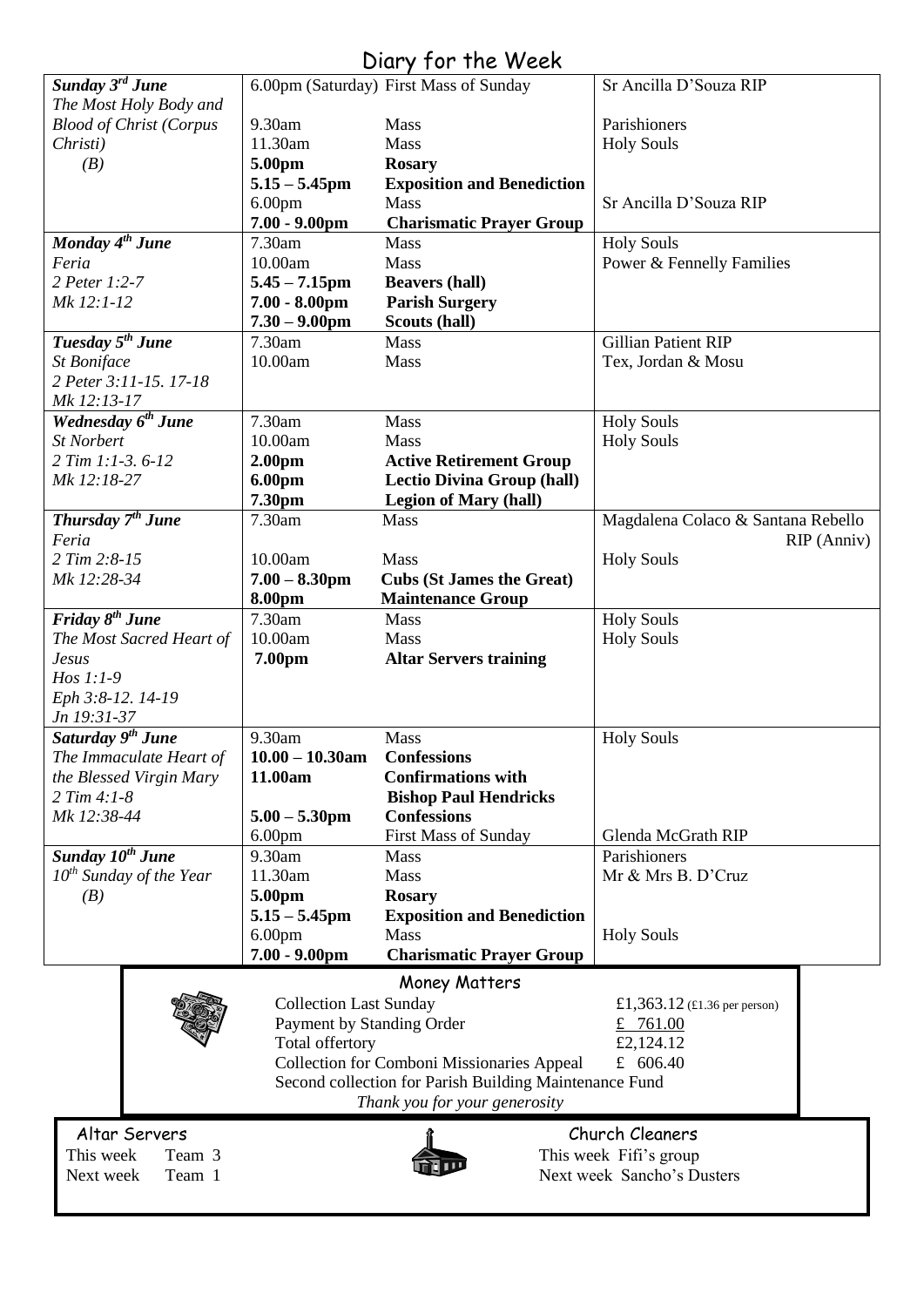# St. Andrew's Parish Notices

## **COFFEE/CAKE SALE: THIS WEEKEND WITH OUR CONFIRMATION CANDIDATES**

Please come along to support our Confirmation candidates this Sunday morning in the hall after the 9.30am Mass for tea and coffee and lots of cake. As part of their Confirmation journey our candidates are raising funds for Croydon University Hospital Neonatal Unit (the hospital's specialised Neonatal Unit provides emergency care for newborn and premature babies) and CAYSH (a Croydon based charity delivering accommodation, advice and support services for young people facing homelessness). All are most welcome.

#### **CONFIRMATIONS WITH BISHOP PAUL HENDRICKS**

On Saturday 9<sup>th</sup> June at 11.00am our young people will be receiving their Sacrament of Confirmation with Bishop Paul followed by a reception in the hall. Please keep them and their families in your prayers.

#### **GIFT AID ENVELOPES**

If you are still using last year's envelopes or have not collected this year's please contact Albert Tang on his mobile on 07703 263631 or email him at [albert.tang.uk@googlemail.com.](mailto:albert.tang.uk@googlemail.com) It is important that you using the correct envelopes. If you are not in the Gift Aid scheme please consider joining as it costs you nothing more other than what you are giving. The benefit is that the parish can claim back 25% of tax on your donation from HMRC. For example, on a donation of £10 the parish gets back £2.50 from the government.

#### **SECOND COLLECTION THIS WEEKEND**

The second collection this weekend is for the Parish Building Maintenance Fund, this is our second one following our first on 20<sup>th</sup> May. We are trying to raise money to have the exterior of the Priest house and the interior of the Church painted. This much needed work will help to protect the properties from damage and make them look cared for and loved which will help us give glory to God in our properties. If you have already contributed – thank you very much.

#### **CHURCH KEY REGISTER**

We have been asked by our insurance company to ensure that we have an up-to-date register of everyone who hold Church keys. It is important that we comply with this request for insurance purposes. Please can we ask that everyone who has Church keys to let us know as you will have to come in to sign your details in our register.

#### **ACTIVE RETIREMENT GROUP**

The group will resume again on Wednesday  $6<sup>th</sup>$  June at 2.00pm.

#### **SECOND COLLECTION NEXT WEEK**

The second collection next week is for the Catholic Trust for England and Wales (CaTEW). CaTEW supports the legal, financial and charitable activities of the Bishops' Conference, its departments, agencies and offices. This collection helps supply the Bishops of England and Wales with the revenue necessary for the central administration of the Church in this country.

## **SOCIAL COMMITTEE: ITALIAN NIGHT – SATURDAY 14TH JULY**

The Social Committee will be having an Italian night in the Church hall on Saturday 14<sup>th</sup> July from 7.30-10.30pm. There will be a glass of prosecco on arrival followed by a 3 course meal, dancing, a raffle and a licenced bar. Tickets are £12 each for adults and £6 for children and they will be on sale after all Masses from  $2<sup>nd</sup>$  June.

#### **CAMERAS IN CHURCH**

Please do not use cameras in Church to photograph or film children during any Mass. This contravenes Safeguarding protocols. While you might be planning to capture your own children in any photo, if you photograph another child even inadvertently you could be opening yourself up to prosecution under the